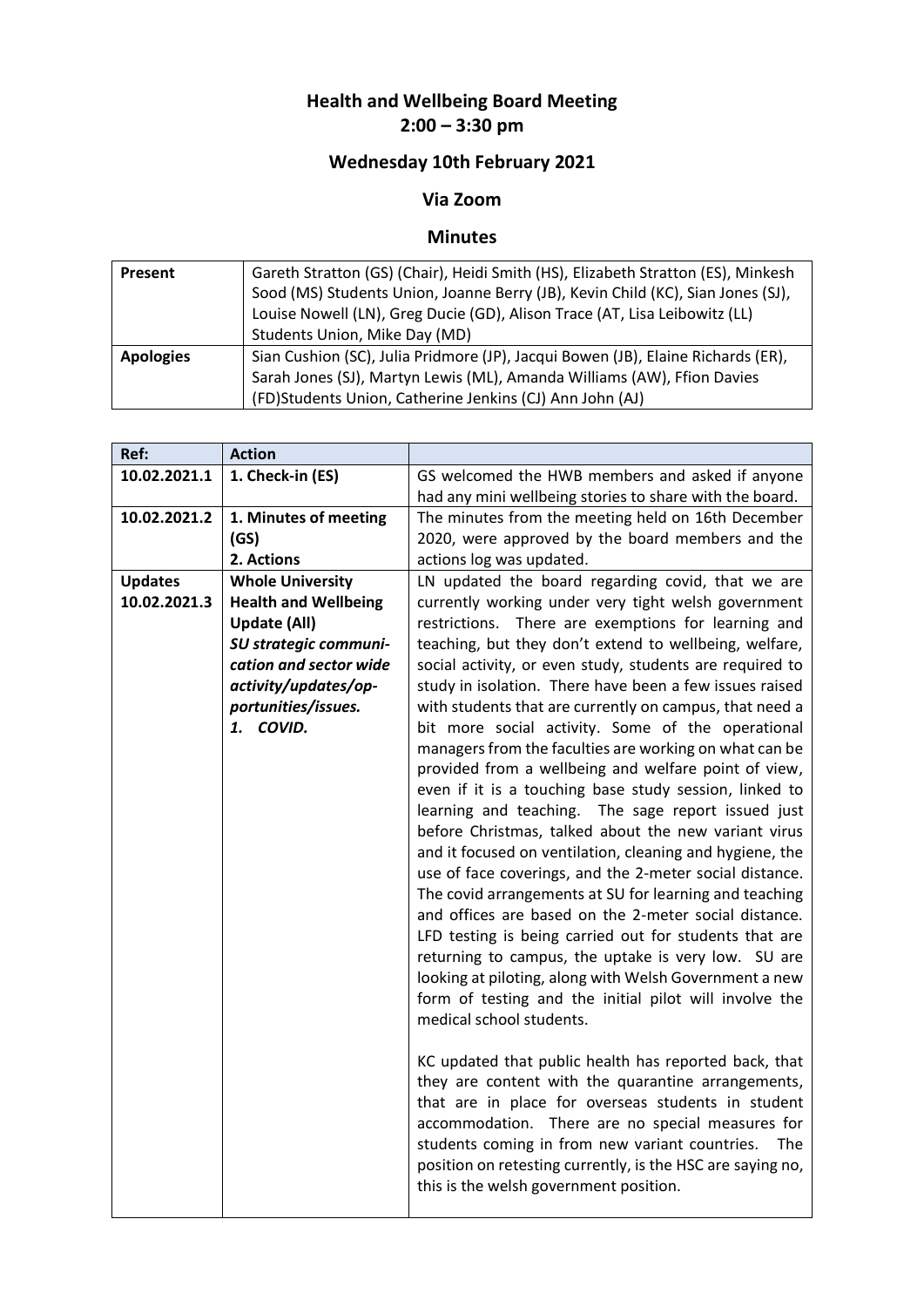| 2. | <b>HEFCW Strategy</b><br>Implementation<br>and UUK<br>self-assessment.<br><b>University</b><br>Wellbeing<br><b>Objectives 1-8</b><br>(Documents<br>attached) (ES) | LS provided an update on the implementation<br>plan/strategy which has gone to HEFCW and has been<br>signed off by the VC. The next stage is to recruit a small<br>team of central health and wellbeing staff members,<br>fixed term for a year initially. There will also be a staff<br>member recruited to focus on the research, data and<br>insight area of this project. The primary focus will be on<br>staff wellbeing, particularly on staff that support<br>students. As part of the implementation plan, HEFCW<br>have requested an initial benchmark assessment, which<br>is part of the UUK Step Change Mentally Health<br>Universities tool. UUK self-assessment meetings have<br>complete the initial<br>held<br>benchmark<br>been<br>to<br>assessment. This is a working document and will be<br>used to review, going forward with the project. The four<br>areas are learn, support, work and live and within that<br>are subdomains and there are also enablers around<br>information, leadership, working with the NHS partners<br>and transitions. The focus will be on how to map the<br>four pillars of the HWB strategy, provide, promote,<br>proven and prevent onto the benchmark assessment.<br>Once the basic self-assessment has been completed and<br>submitted to HEFCW, this will be a working tool to<br>review and inform.<br>Connect is now live, it is a collaboration between Trinity                                                          |
|----|-------------------------------------------------------------------------------------------------------------------------------------------------------------------|------------------------------------------------------------------------------------------------------------------------------------------------------------------------------------------------------------------------------------------------------------------------------------------------------------------------------------------------------------------------------------------------------------------------------------------------------------------------------------------------------------------------------------------------------------------------------------------------------------------------------------------------------------------------------------------------------------------------------------------------------------------------------------------------------------------------------------------------------------------------------------------------------------------------------------------------------------------------------------------------------------------------------------------------------------------------------------------------------------------------------------------------------------------------------------------------------------------------------------------------------------------------------------------------------------------------------------------------------------------------------------------------------------------------------------------------------------------------------------|
| 3. | <b>CONNECT (ES)</b>                                                                                                                                               | and FE Partners, targeting students who are vulnerable<br>or socially isolated and it is a peer support programme.<br>The connect website has been launched and students<br>can sign up and ask for support, and it is all peer support<br>with another student. There are about 70 student<br>volunteers on the site from across the two institutions.<br>The student profiles are on there, so a student seeking<br>support can log on and scroll through the profiles and<br>arrange a virtual meeting with a connector. This has<br>now been included in the triage form for the wellbeing<br>service. The connect programme is also looking for staff<br>connectors, training them in mental health first aid and<br>giving them some skills to manage their own wellbeing,<br>but also support students and staff as well. It is a basic<br>training in boundaries, it is two three hours webinars for<br>mental health first aid. There is a targeted approach and<br>frontline staff, that have contact with students daily will<br>be approached initially. SU has this funding secured for<br>this training for at least another year. The other part of<br>connect is that HEFCW have asked SU to provide a plan<br>of how this training, could become an all Wales<br>initiative. Therefore, how every welsh university would<br>run a connect programme. SU are having discussions<br>with Glyndwr and the University of South Wales, as they<br>have shown interest. |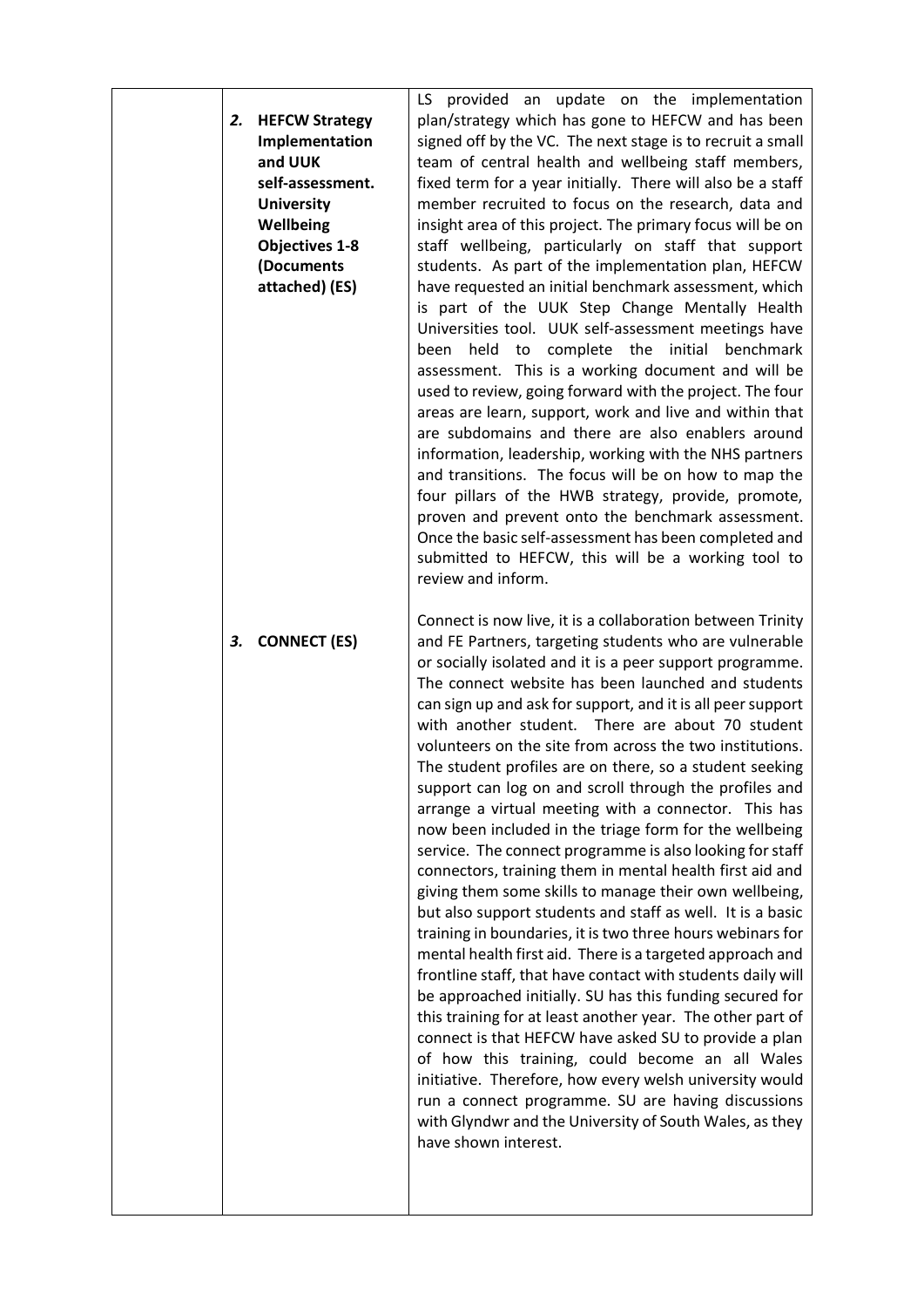| 4. | Advanced<br><b>Scheduling (GS)</b> | GS thanked Greg Ducie, Head of Estates and Facilities for<br>joining the HWB. If there are items within your area that<br>need decisions/discussions by the HWB, please email<br>Gareth/Debbie to let us know in advance of the<br>scheduled HWB meetings.                                                                                                                                                                                                                                                                                                                                                                                                                                                                                                                                                                                                                                                                                                                                                                                                                                                                                                                                                                                                                                                                                                                                                                                                                                                                                                                                                                                                                                                                                                                                                                                                                                                                                                                                                                                                                                                                                                                                                                                                                                                                                                                                                                                                                                                                                                                                                                                                                                                                                                       |
|----|------------------------------------|------------------------------------------------------------------------------------------------------------------------------------------------------------------------------------------------------------------------------------------------------------------------------------------------------------------------------------------------------------------------------------------------------------------------------------------------------------------------------------------------------------------------------------------------------------------------------------------------------------------------------------------------------------------------------------------------------------------------------------------------------------------------------------------------------------------------------------------------------------------------------------------------------------------------------------------------------------------------------------------------------------------------------------------------------------------------------------------------------------------------------------------------------------------------------------------------------------------------------------------------------------------------------------------------------------------------------------------------------------------------------------------------------------------------------------------------------------------------------------------------------------------------------------------------------------------------------------------------------------------------------------------------------------------------------------------------------------------------------------------------------------------------------------------------------------------------------------------------------------------------------------------------------------------------------------------------------------------------------------------------------------------------------------------------------------------------------------------------------------------------------------------------------------------------------------------------------------------------------------------------------------------------------------------------------------------------------------------------------------------------------------------------------------------------------------------------------------------------------------------------------------------------------------------------------------------------------------------------------------------------------------------------------------------------------------------------------------------------------------------------------------------|
|    | Items for discussion 10.02.21.4    |                                                                                                                                                                                                                                                                                                                                                                                                                                                                                                                                                                                                                                                                                                                                                                                                                                                                                                                                                                                                                                                                                                                                                                                                                                                                                                                                                                                                                                                                                                                                                                                                                                                                                                                                                                                                                                                                                                                                                                                                                                                                                                                                                                                                                                                                                                                                                                                                                                                                                                                                                                                                                                                                                                                                                                  |
|    | 1. Animals on<br>Campus (LN/AT)    | LN shared the first draft of the Animals on University<br>Campus document with the board, written by Alison<br>Trace. This is the first attempt by the health and safety<br>team, alongside the disability team, to try and get some<br>formal arrangements in place for animals on campus.<br>This is the first consultation of this document and we are<br>looking for feedback on this. There are currently no<br>guidelines, boundaries or policy, regarding animals on<br>Alison has done a huge amount of<br>campus.<br>benchmarking on other Universities and most of them<br>deal with assistance dogs. The majority do not really<br>deal with any other animals on campus other than<br>This document outlines what is<br>assistance dogs.<br>possible, but with boundaries set and incorporated<br>animal welfare in the decision making, as well as health<br>and safety and legal requirements. There is a space<br>within the document for a piece on wellbeing and how<br>it can promote and support the use of animals on<br>campus and formalise it via the HWB. The four main<br>areas looked at assistance dogs and they are fully<br>supported on campus, but there is further work to be<br>done around this area. Animal assisted intervention has<br>been looked at and this is split into three main areas,<br>education where dogs are brought in, reading<br>programmes and how dogs can be used in education.<br>These programmes exist already and are run in a<br>managed way and are risk assessed and authorise.<br>There is a section on therapy dogs in the university, but<br>there is a question mark over whether we would use<br>therapy dogs in the university, quite often they are<br>individual therapy sessions that are prescribed and run<br>by professionals and they are prescribed therapies for<br>an individual condition. There are activities, animal<br>assisted activity and we do stray into these areas. It<br>would be useful through the HWB to look outside of this<br>meeting, to look at what we currently do from an animal<br>assistance perspective and how this policy would fit into<br>this. One of the most complicated areas, is related to<br>emotional support animals. They do not come with the<br>same licensing requirements or registrations and don't<br>have the same training. Emotional support animals are<br>usually recommended by a health practitioner, but that<br>is not always the case and it generally is somebody's pet,<br>who is providing emotional support for the individual. It<br>is very, very difficult, as there have been several queries<br>in student services, asking if they can bring their<br>emotional support animal onto campus and can it live in |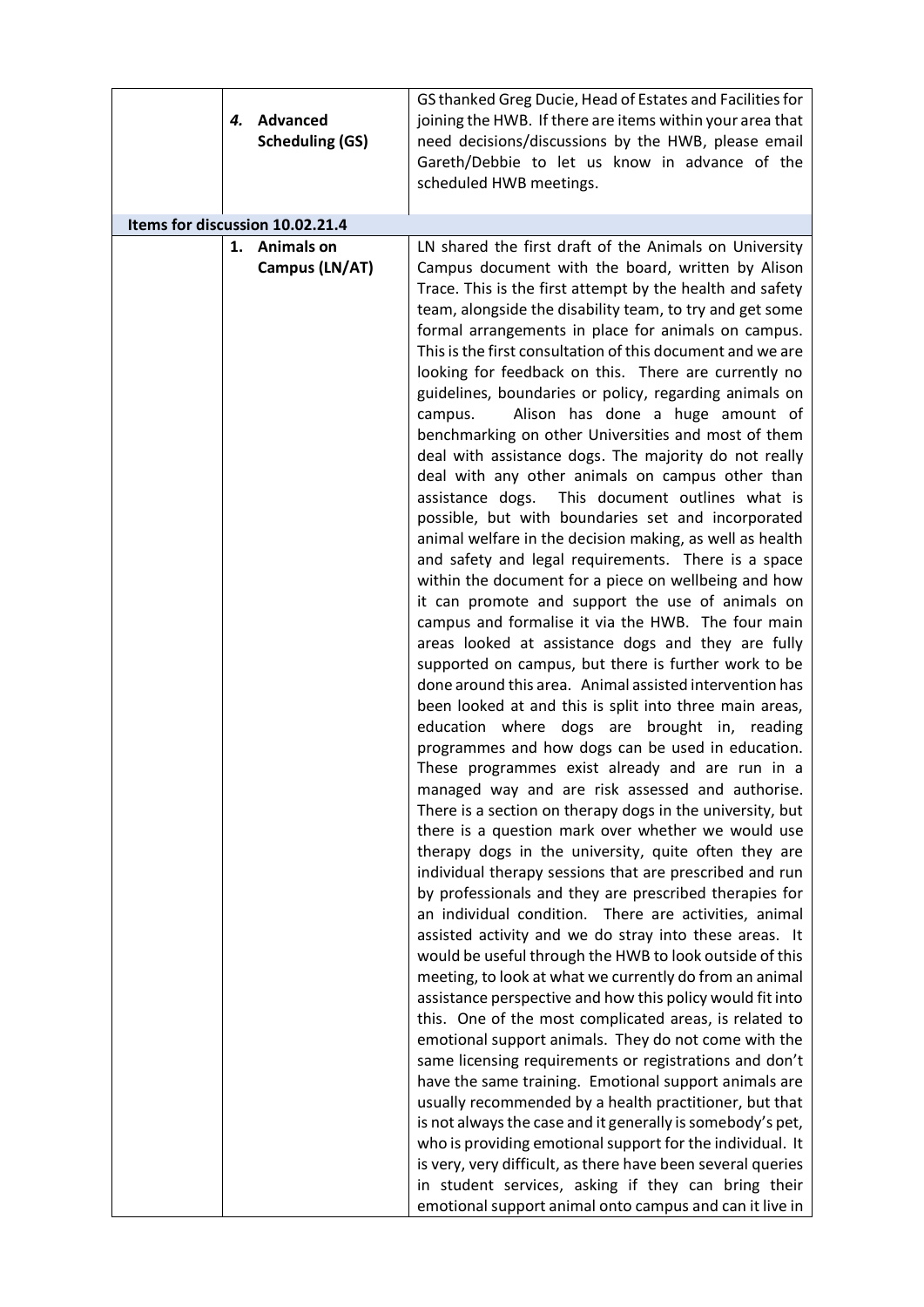|              | Terms of refence of<br>2.<br>Health<br>the<br>and<br><b>Wellbeing</b><br><b>Board</b><br>(GS)<br>What impact does<br>Health<br>the<br>and<br>Wellbeing<br><b>Board</b> | residences. They do not have the same legal status in<br>the UK as assistance dogs. There are several risks,<br>around bringing them to campus, which have been<br>outlined in the policy. The recommendation made in<br>the policy suggests that SU does not allow assistance<br>animals onto campus. But this is open for discussion and<br>several<br>risks<br>identified<br>there<br>are<br>why<br>the<br>recommendation has been made. The last area is pets,<br>several people were brining pets onto campus. The<br>recommendation is that pets are not allowed on<br>campus, unless it is through an authorised activity.<br>Action: Volunteers for the consultation group for ani-<br>mals on campus from members of the Health and Well-<br>being board.<br>Action: Provide a short-considered response with sug-<br>gestions from the Health and Wellbeing board/Student<br>Union.<br>The HWB had a discussion regarding communicating the<br>strategy and implementation plan to the University staff<br>students<br>and<br>and<br>communicating<br>the<br>HWB<br>actions/update to SLT.<br><b>Action:</b><br>Provide a summary/update of what is<br>happening in the Health and Wellbeing board to SLT. |
|--------------|------------------------------------------------------------------------------------------------------------------------------------------------------------------------|----------------------------------------------------------------------------------------------------------------------------------------------------------------------------------------------------------------------------------------------------------------------------------------------------------------------------------------------------------------------------------------------------------------------------------------------------------------------------------------------------------------------------------------------------------------------------------------------------------------------------------------------------------------------------------------------------------------------------------------------------------------------------------------------------------------------------------------------------------------------------------------------------------------------------------------------------------------------------------------------------------------------------------------------------------------------------------------------------------------------------------------------------------------------------------------------------------------------|
| 10.02.2021.5 | want to have?<br>1. Pulse Survey 2 Initial<br>findings (GS)                                                                                                            | GS shared the results summary, from the second pulse<br>survey with the board. The overall wellbeing scores in<br>the follow up survey are very similar to that in July 2020.                                                                                                                                                                                                                                                                                                                                                                                                                                                                                                                                                                                                                                                                                                                                                                                                                                                                                                                                                                                                                                        |
|              |                                                                                                                                                                        | This is something that is very relevant and highlights the<br>need for the HWB to continue investing in wellbeing<br>services and initiatives for staff.                                                                                                                                                                                                                                                                                                                                                                                                                                                                                                                                                                                                                                                                                                                                                                                                                                                                                                                                                                                                                                                             |
|              |                                                                                                                                                                        | Overall the follow up survey portrays a similar picture to<br>the issues identified in July 2020. The challenges we all<br>face remain; balancing work and home commitments,<br>social isolation and for those working from home,<br>physical workspace.<br>Similarly, the positive points<br>around line Management and communications remains<br>apparent.                                                                                                                                                                                                                                                                                                                                                                                                                                                                                                                                                                                                                                                                                                                                                                                                                                                         |
|              |                                                                                                                                                                        | The emerging themes are; the importance of feeling<br>that you are valued, and for those attending campus the<br>importance of Social Distancing and PPE.                                                                                                                                                                                                                                                                                                                                                                                                                                                                                                                                                                                                                                                                                                                                                                                                                                                                                                                                                                                                                                                            |
|              |                                                                                                                                                                        | An all staff email will be sent out, outlining the pulse<br>survey results in the next couple of weeks. There will<br>probably be a further pulse survey in the next 3 to 6<br>months.                                                                                                                                                                                                                                                                                                                                                                                                                                                                                                                                                                                                                                                                                                                                                                                                                                                                                                                                                                                                                               |
|              | <b>AOB</b>                                                                                                                                                             | The policy on Smoking on Campus will be considered at                                                                                                                                                                                                                                                                                                                                                                                                                                                                                                                                                                                                                                                                                                                                                                                                                                                                                                                                                                                                                                                                                                                                                                |
|              |                                                                                                                                                                        | the next board meeting and distributed to the board<br>for feedback/comments prior to the next meeting.                                                                                                                                                                                                                                                                                                                                                                                                                                                                                                                                                                                                                                                                                                                                                                                                                                                                                                                                                                                                                                                                                                              |